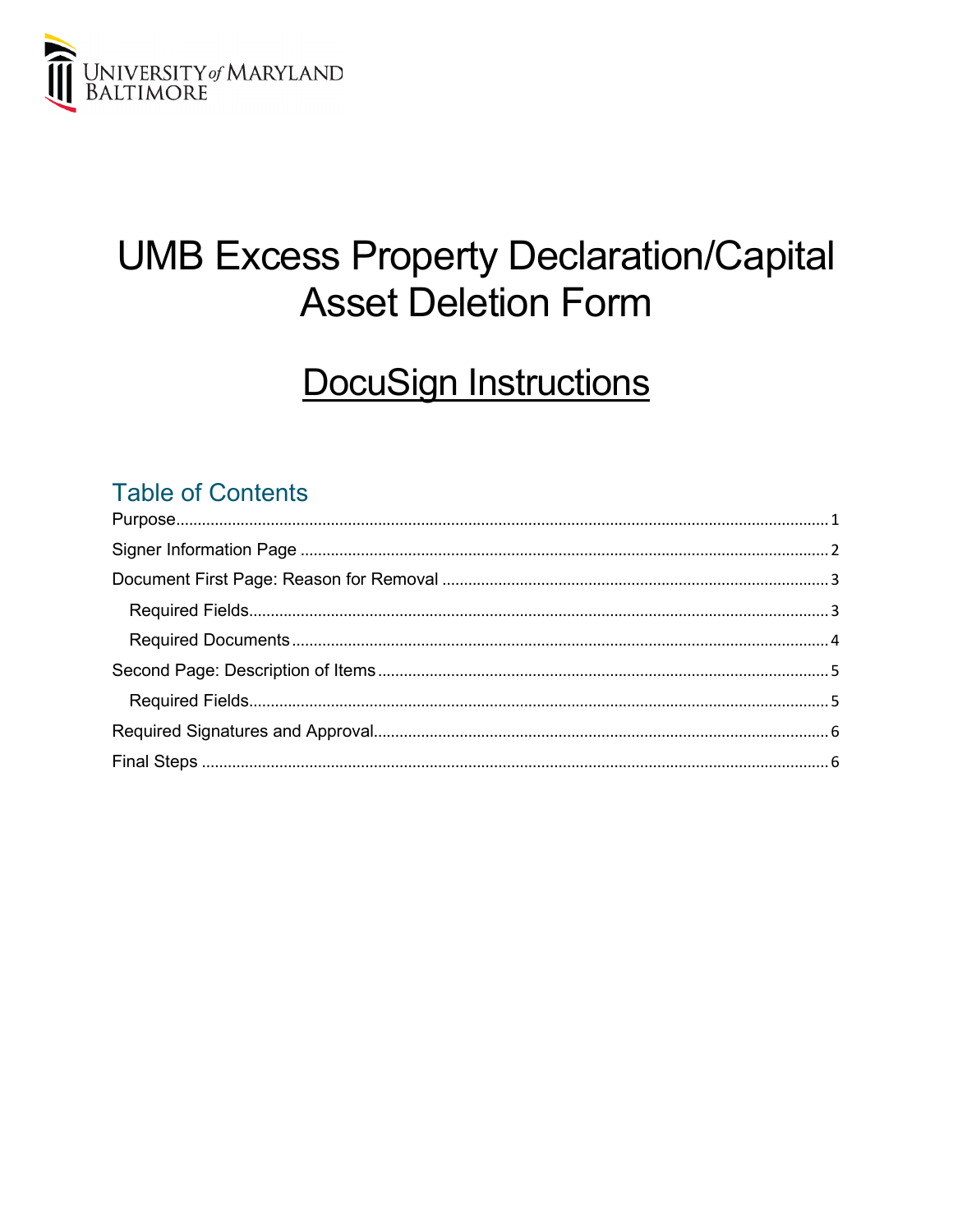

#### <span id="page-1-0"></span>Purpose

The **Excess Property Declaration/Capital Asset Deletion Form (EPDF)** has transitioned to DocuSign to improve efficiencies in the approval process.

The new process minimizes paper waste, scanning and emailing, and provides better organization for the approving parties. In addition, all digital signers will automatically receive a copy of the completed form for their records.

For more general information on DocuSign, visit Central Information Technology Service's DocuSign page at: [https://www.umaryland.edu/cits/services/docusign/.](https://www.umaryland.edu/cits/services/docusign/)

Use the following link to access the new form or copy and paste the link into your web browser:

[https://powerforms.docusign.net/f155b440-75da-44e7-a952-](https://powerforms.docusign.net/f155b440-75da-44e7-a952-7948da405f3f?env=na3&acct=f779d0ec-0798-4308-920b-6ee2bfff1782) [7948da405f3f?env=na3&acct=f779d0ec-0798-4308-920b-6ee2bfff1782](https://powerforms.docusign.net/f155b440-75da-44e7-a952-7948da405f3f?env=na3&acct=f779d0ec-0798-4308-920b-6ee2bfff1782)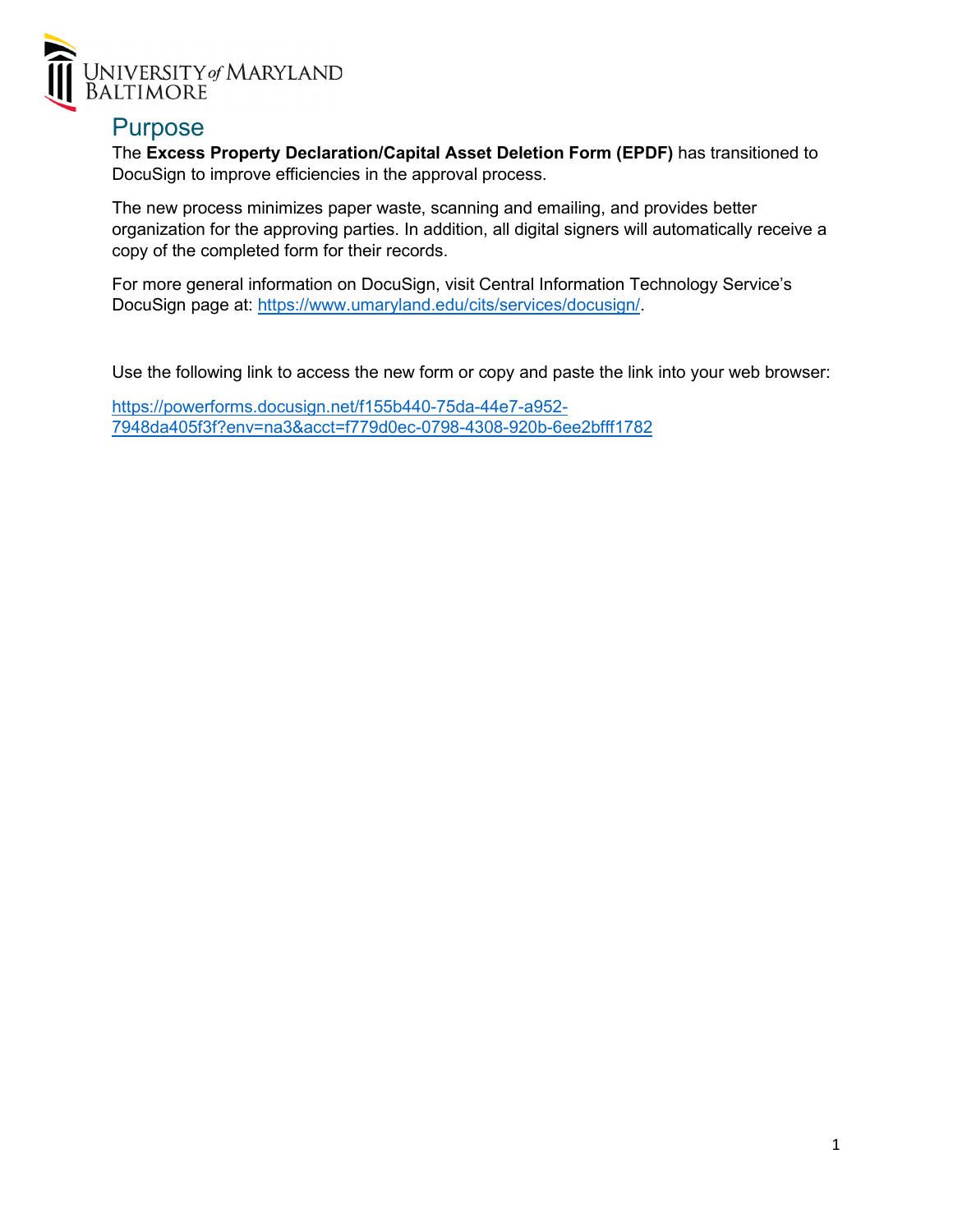

## <span id="page-2-0"></span>Signer Information Page

| Form: UMB Surplus Property Form                                                                                                                                                                                                                                                                                  |
|------------------------------------------------------------------------------------------------------------------------------------------------------------------------------------------------------------------------------------------------------------------------------------------------------------------|
| Fill in the name and email for each individual area listed below. All<br>individuals entered will receive an email letting them know when<br>they are required to complete, review and/or sign the document.<br>When you have completed the form, click the FINISH button to<br>route the form to the next area. |
| Please enter your name and email to begin the signing process.                                                                                                                                                                                                                                                   |
| <b>Requester Name &amp; eMail</b>                                                                                                                                                                                                                                                                                |
| Your Name: *                                                                                                                                                                                                                                                                                                     |
| <b>Full Name</b>                                                                                                                                                                                                                                                                                                 |
| <b>Email Address</b>                                                                                                                                                                                                                                                                                             |
| Please provide information for any other                                                                                                                                                                                                                                                                         |
| signers needed for this document.                                                                                                                                                                                                                                                                                |
| Department Administrator/Representative Name &<br>eMail                                                                                                                                                                                                                                                          |
| Name: *                                                                                                                                                                                                                                                                                                          |
| <b>Full Name</b>                                                                                                                                                                                                                                                                                                 |
|                                                                                                                                                                                                                                                                                                                  |
|                                                                                                                                                                                                                                                                                                                  |
| Email: *<br><b>Fmail Address</b>                                                                                                                                                                                                                                                                                 |

The Requester will be the contact person for this form. The Department Administrator/Representative will be the "department head" that approved of the removal.

**Note:** The Department Administrator/Representative can be the same as the Requester if they are also the department head.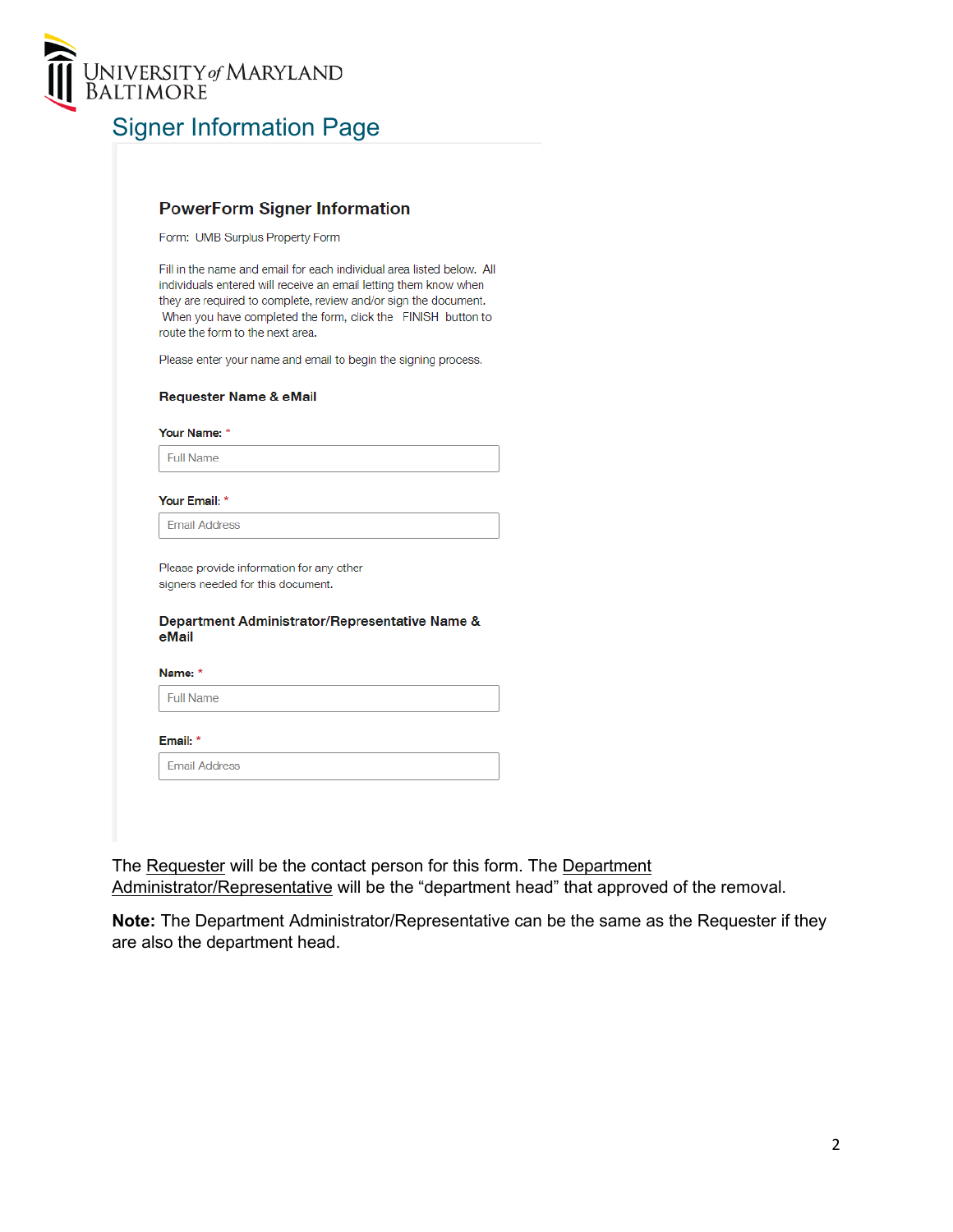

## <span id="page-3-0"></span>Document First Page: Reason for Removal



#### **Administration and Finance**

**Excess Property Declaration/Capital Asset Deletion Form** 

(Capital, Non-capital and Fixed Assets or Supplies and Materials)

This form can be found on the Surplus Property page (Click Here) [

Please email surplusproperty@umaryland.edu with any questions regarding the completion of this form.

NOTE: This form cannot be used for assets that store data. Media that contains data must be disposed via the Media Disposal System (Click Hene) Mn accordance with UMB Policy X-99.08(A) on Disposal of Media Containing Data (Click Here) [7] and Financial Services Procedures on Capital Asset Management (Click Here) & and Noncapital Assets. (Click Here) &

| <b>Contact Name</b>                                                                                                                                             | Angela Ober                                                                                            | <b>Contact Email</b>                                                                                                            | aober@umaryland.edu                                                                                                      |  |
|-----------------------------------------------------------------------------------------------------------------------------------------------------------------|--------------------------------------------------------------------------------------------------------|---------------------------------------------------------------------------------------------------------------------------------|--------------------------------------------------------------------------------------------------------------------------|--|
| School/Department                                                                                                                                               |                                                                                                        | Department Code                                                                                                                 |                                                                                                                          |  |
| Location                                                                                                                                                        |                                                                                                        | <b>Control Number</b><br>(Assigned by Surplus<br>Property Manager)                                                              |                                                                                                                          |  |
| Capital or Non-Capital<br>Asset?                                                                                                                                | -- select --                                                                                           | Hazardous or<br>Radioactive?                                                                                                    | If Hazardous/Radioactive.<br>complete Equipment<br>select $\vee$<br><b>Clearance Form and</b><br>attach, (Click Here) [7 |  |
| -- select --<br><b>Reason for Removal</b>                                                                                                                       |                                                                                                        |                                                                                                                                 |                                                                                                                          |  |
| If donated, please complete Certification Statement (Click Here) [7]<br>If trade in, attach copy of approved requisition/PO indicating trade in.<br>and attach. |                                                                                                        |                                                                                                                                 |                                                                                                                          |  |
| Chairman.                                                                                                                                                       | If missing on inventory, attach letter stating it was not found during subsequent investigation by the | If disposed of, documentation that the asset is unserviceable. If no documentation is<br>available, please provide explanation. |                                                                                                                          |  |
| If stolen, attach copy of police report.                                                                                                                        |                                                                                                        | ORD Sponsored Program Administration.                                                                                           | If taken with researcher, attach written permission of Department Chairman, Dean, &                                      |  |
| If to be sold, enter SOAPF.                                                                                                                                     |                                                                                                        |                                                                                                                                 |                                                                                                                          |  |

#### <span id="page-3-1"></span>Required Fields

Any field that is highlighted in **red** is required. This includes:

- Requester's School/Department
- Department Code
- Location of item
- Indication of whether the item is a Capital Asset or Non-Capital Asset
	- $\circ$  Capital Assets are equipment or other physical assets with an acquisition cost of \$5,000 or more. Capital Assets will have a UMB Tag on them with a corresponding Asset Tag Number.
	- $\circ$  Non-capital assets are equipment or other physical assets with an acquisition cost of \$1,000 or more but less than \$5,000 per unit and with a useful life greater than one year.
- Indication of whether the item is Hazardous or Radioactive.
	- $\circ$  If Hazardous/Radioactive, an [EHS Equipment Clearance Form](https://www.umaryland.edu/media/umb/af/ehs/forms/Equipment-Clearance-Form.pdf) must be attached.
- Reason For Removal (please see next section for corresponding required documents)

**Note:** Any electronic item owned or leased by the University that contains data or a hard drive (such as computers, cell phones, thumb drives, servers, etc.) that need to be disposed of must go through the [Asset Disposal System.](https://www.umaryland.edu/procurement/asset-disposal-system/) Please contact the [appropriate authorized user](https://cf.umaryland.edu/reports/assetdisposal_access.cfm) in your department to dispose of these items.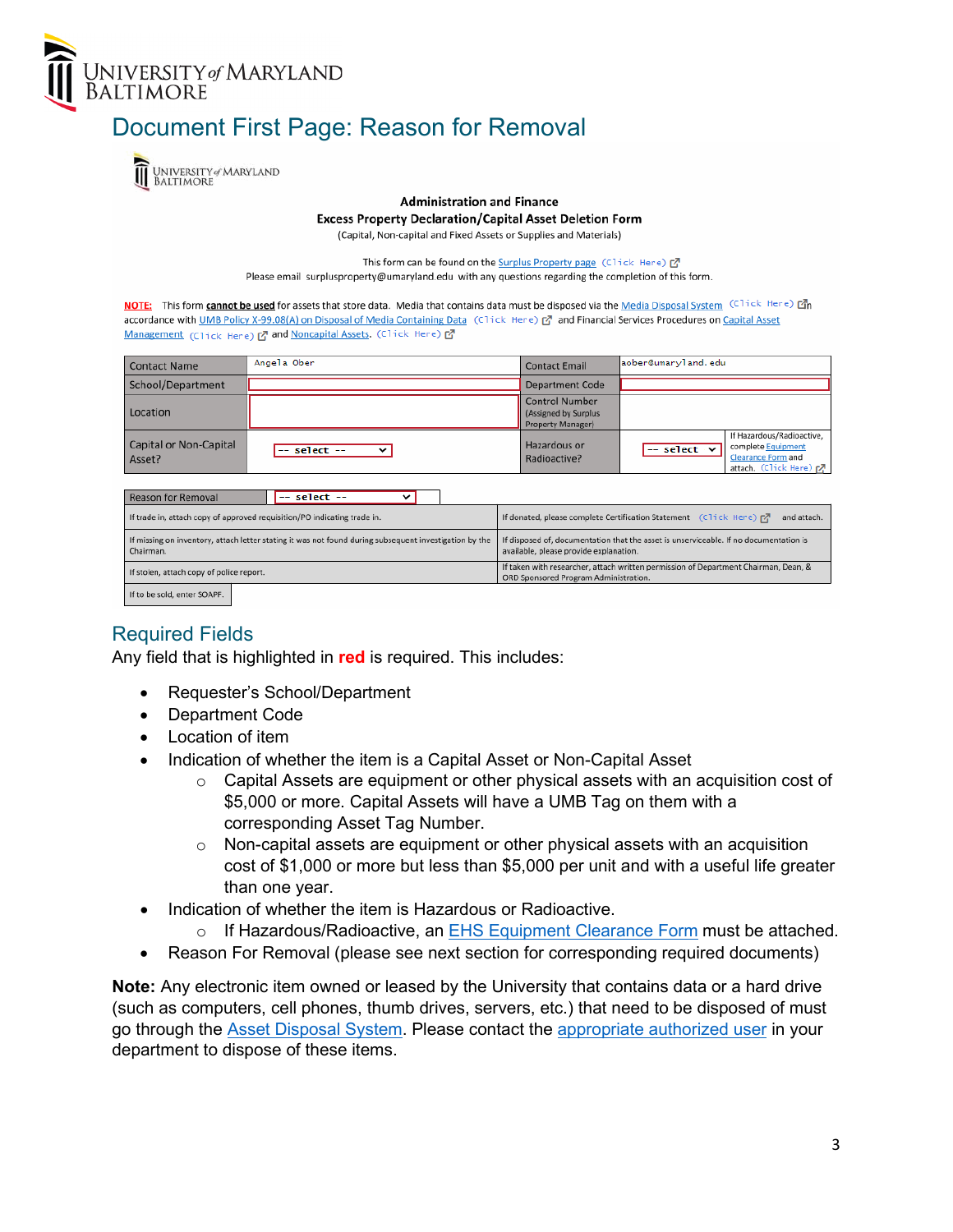

### <span id="page-4-0"></span>Required Documents

| Trade In<br><b>Reason for Removal</b>                                                                               | STEACH CONTROL OF CALLS<br>Required - Attachment - Attach required<br>Trade-In documentation.                                   |   |
|---------------------------------------------------------------------------------------------------------------------|---------------------------------------------------------------------------------------------------------------------------------|---|
| If trade in, attach copy of approved requisition/PO indicating trade in.                                            | If donated, please complete Certification Statement (Click Here) [7]<br>and attach.                                             |   |
| If missing on inventory, attach letter stating it was not found during subsequent investigation by the<br>Chairman. | If disposed of, documentation that the asset is unserviceable. If no documentation is<br>available, please provide explanation. | 6 |
| If stolen, attach copy of police report.                                                                            | If taken with researcher, attach written permission of Department Chairman, Dean, &<br>ORD Sponsored Program Administration.    |   |
| If to be sold, enter SOAPF.                                                                                         |                                                                                                                                 |   |

Depending on your selection for the reason for removal, required documents and attachments may be needed. An icon with a down-facing arrow and paperclip will appear to the right of the Reason for Removal section if a supporting document is required. The lighter grey section underneath the drop down menu indicates what documents are required for each reason.

Please refer to the following table for document requirements:

| <b>Reason for</b><br><b>Removal</b> | <b>Attachment</b><br><b>Required?</b> | <b>Documents/Information Required</b>                                                                                 |
|-------------------------------------|---------------------------------------|-----------------------------------------------------------------------------------------------------------------------|
| <b>Trade in</b>                     | Yes                                   | Copy of Approved Requisition/PO<br>indicating trade in                                                                |
| <b>Missing/Lost</b>                 | Yes                                   | Letter stating it was not found during<br>subsequent investigation by the Chairman                                    |
| <b>Donated</b>                      | Yes                                   | <b>Certification Statement signed by a contact</b><br>of the organization that received the<br>donation               |
| <b>Disposed Of</b>                  | Yes, or explanation                   | Documentation that the asset is<br>unserviceable OR explanation in field that<br>populates if this reason is selected |
| <b>Stolen</b>                       | Yes                                   | Copy of police report                                                                                                 |
| <b>Taken with</b><br>Researcher     | Yes                                   | Written permission of Department<br>Chairman, Dean, & ORD Sponsored<br><b>Program Administration</b>                  |
| <b>To Be Sold</b>                   | No, but SOAPF<br>required             | <b>SOAPF</b>                                                                                                          |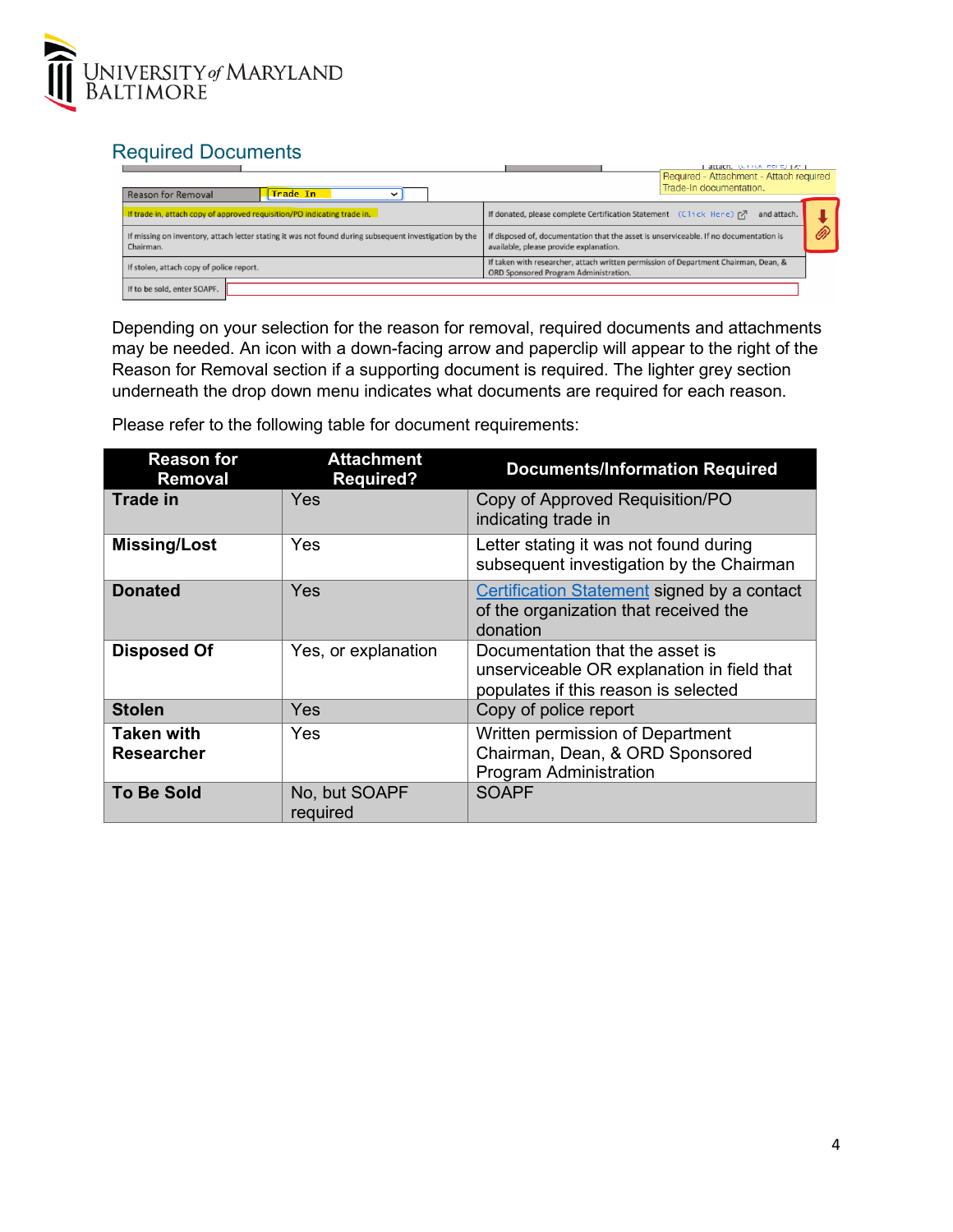

## <span id="page-5-0"></span>Second Page: Description of Items

UNIVERSITY of MARYLAND<br>BALTIMORE ÎÌ

> **Administration and Finance Excess Property Declaration/Capital Asset Deletion Form** (Capital, Non-capital and Fixed Assets or Supplies and Materials)

**Description of Item(s)** Name of Equipment<br>(Model No. if Applicable) Serial No. Asset Tag No. Functional?

Attach list if more than 5 items.



| Department Administrator Signature                        | Date |  |
|-----------------------------------------------------------|------|--|
| Surplus Property Manager Signature                        | Date |  |
| <b>General Accounting Signature</b><br>(if Capital Asset) | Date |  |

#### <span id="page-5-1"></span>Required Fields

| <b>Description of Item(s)</b>                  |            |               |                                                   |
|------------------------------------------------|------------|---------------|---------------------------------------------------|
| Name of Equipment<br>(Model No. if Applicable) | Serial No. | Asset Tag No. | Functional?                                       |
| Item Description                               |            |               | $\left  \text{-- select} \cdot \text{--} \right $ |
|                                                |            |               |                                                   |
|                                                |            |               |                                                   |

Items to be removed must be listed out. If there are more than 5 items to be removed, an option to attach an excel spreadsheet with the same corresponding information is acceptable.

As the requester, you must:

- Enter at least 1 piece of equipment being removed.
- Indicate if the item is functional.

Optional fields are Serial Number and Asset Tag Number. Please note, if you have a Capital Asset, you must put the Asset Tag Number on this form.